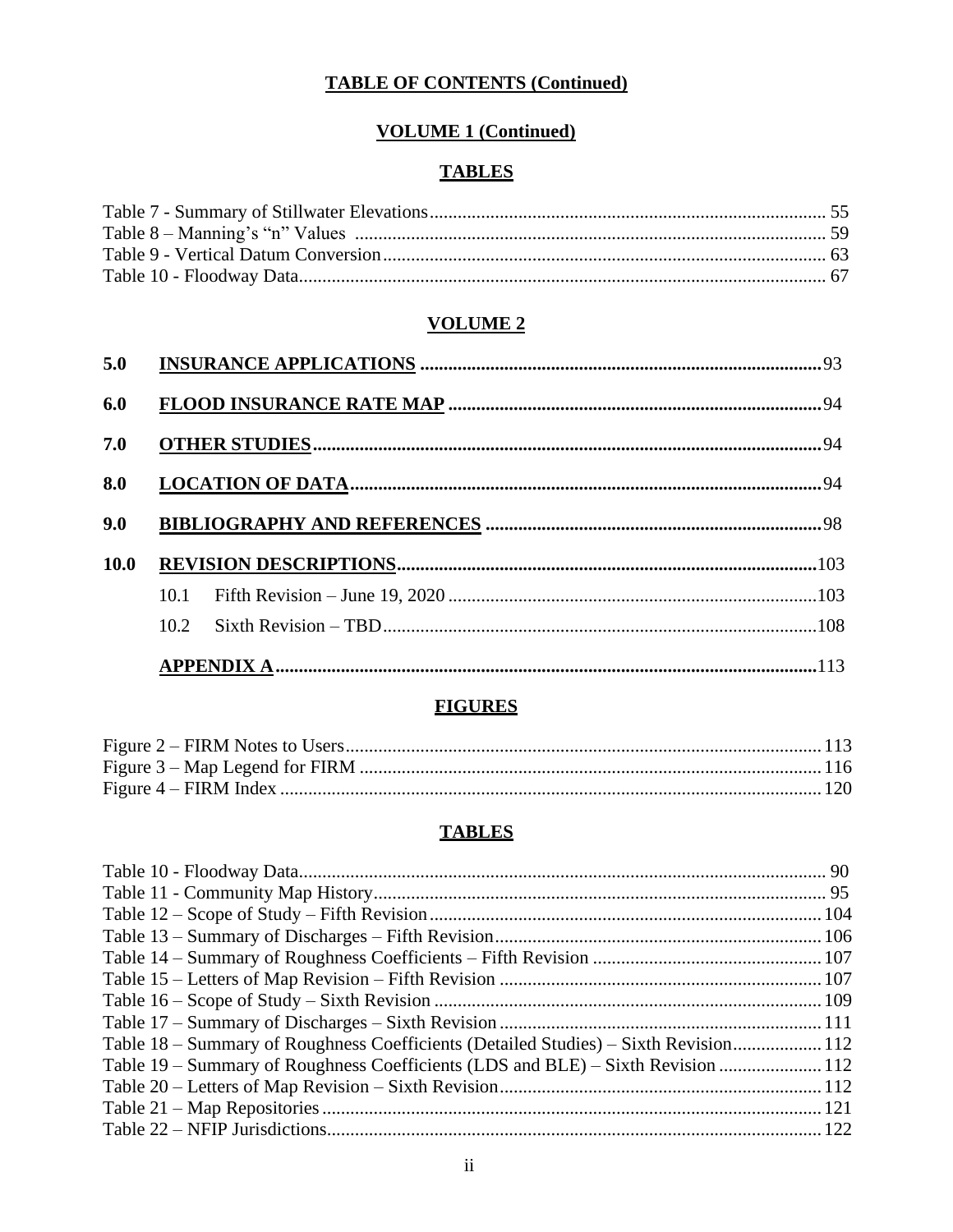#### **VOLUME 2 (Continued)**

Exhibit 1 – Flood Profiles

### **Atascosa River Watershed**

North Prong Atascosa River Panel 01P

**Cibolo Creek Watershed**

## Balcones Creek Panels 02P - 29P Cibolo Creek Panels 30P - 49P

#### **VOLUME 3**

Exhibit 1 – Flood Profiles

#### **Cibolo Creek Watershed (Continued)**

Cibolo Creek Panels 50P - 62P Drain No. 1 **Panel 63P** Drain No. 2 **Panel 64P** Drain No. 3 Panel 65P Drain No. 4 **Panel 66P** Drain No. 5 Panel 67P Drain No. 6 Panel 68P Drain No. 7 Panel 69P Drain No. 8 **Panel 70P** Drain No. 9 Panels 71P - 72P Drain No. 10 Panels 73P - 74P Drain No. 12 Panel 75P East Branch Salitrillo Creek Panels 76P - 82P East Fork Blackjack Creek **Panel 83P** East Fork of East Branch of Salitrillo Creek Panels 84P - 87P East Fork Salitrillo Creek **Panels 88P** - 90P East Salitrillo Creek Panels 91P - 97P Escondido Creek Panels 98P - 110P Martinez Creek B Panels 111P - 127P Muesbach Creek Panels 128P - 129P Rundale Creek Panels 130P - 138P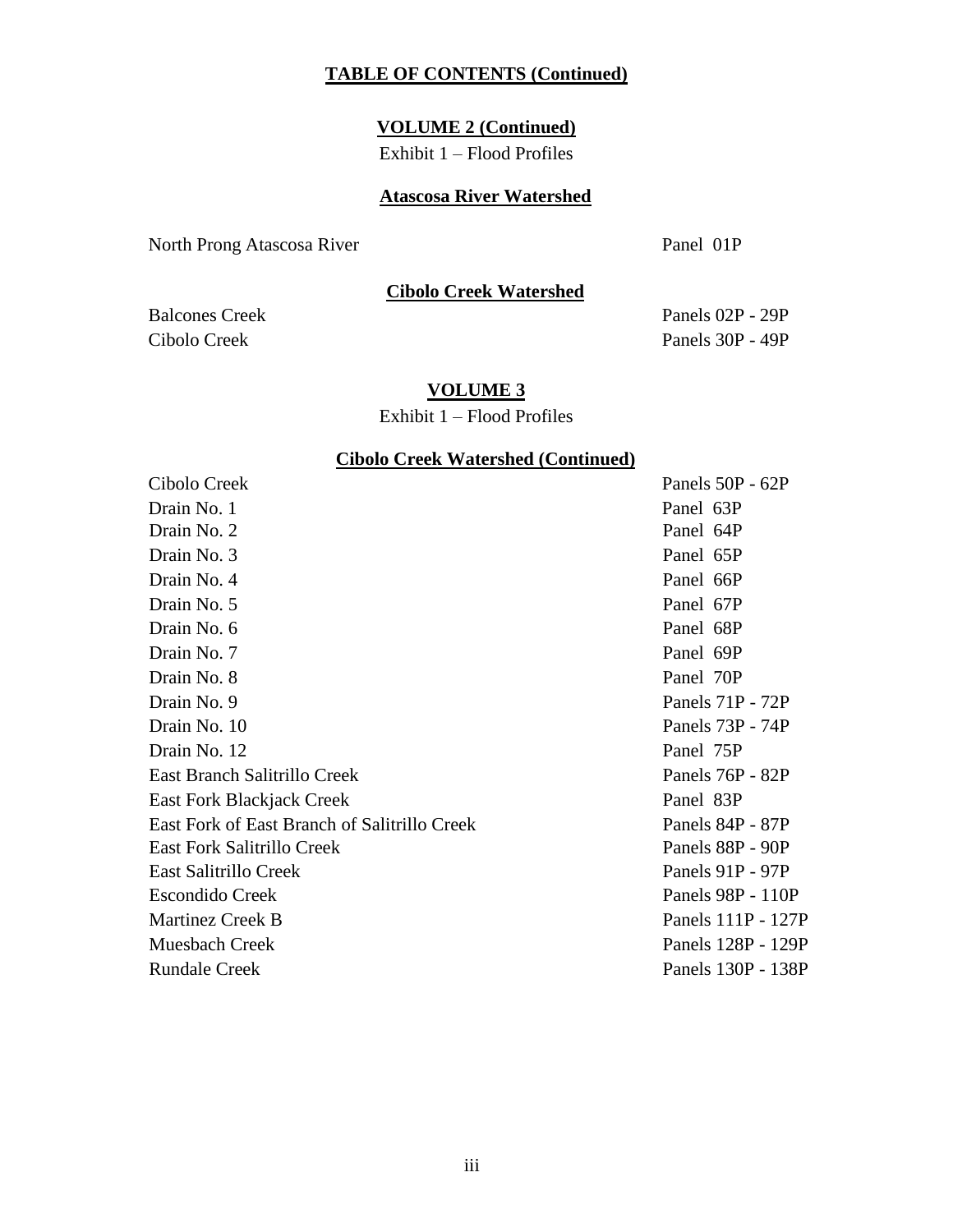## **VOLUME 4**

## Exhibit 1 – Flood Profiles

### **Cibolo Creek Watershed (Continued)**

| Salitrillo Creek                          | Panels 139P - 140P |
|-------------------------------------------|--------------------|
| Selma Creek                               | Panels 141P - 149P |
| South Branch Selma Creek                  | Panels 150P - 152P |
| South Fork of South Branch Selma Creek    | Panel 153P         |
| Tributary A to Selma Creek                | Panel 154P         |
| Tributary C to Selma Creek                | Panels 155P - 156P |
| Tributary D to Selma Creek                | Panels 157P - 159P |
| Tributary E to Martinez Creek B           | Panels 160P - 163P |
| Tributary F to Martinez Creek B           | Panels 164P - 167P |
| <b>Tributary G to Balcones Creek</b>      | Panel 168P         |
| <b>Unnamed Tributary to Rundale Creek</b> | Panel 169P         |
| <b>West Fork Blackjack Creek</b>          | Panel 170P         |
| <b>West Salitrillo Creek</b>              | Panels 171P - 176P |
| <b>Woman Hollering Creek</b>              | Panels 177P - 185P |
| <b>Leon Creek Watershed</b>               |                    |
| Chimenea Creek                            | Panels 186P - 188P |
| <b>Comanche Creek</b>                     | Panels 189P - 191P |
| Culebra Creek                             | Panels 192P - 196P |
| Culebra Creek Tributary B                 | Panel 197P         |
| Culebra Creek Tributary C                 | Panels 198P - 200P |
| Culebra Creek Tributary C-1               | Panel 201P         |
| Culebra Creek Tributary D                 | Panels 202P - 204P |
| Culebra Creek Tributary E                 | Panels 205P - 206P |
| Culebra Creek Tributary F                 | Panels 207P - 208P |
| Drain 1 Huebner Creek                     | Panels 209P - 211P |
| Drain 1A Huebner Creek                    | Panels 212P - 215P |
| Drain 2 Huebner Creek                     | Panels 216P - 218P |
| Drain 3 Huebner Creek                     | Panels 219P - 221P |
| <b>French Creek</b>                       | Panels 222P - 227P |

### **VOLUME 5**

Exhibit  $1 -$  Flood Profiles

## **Leon Creek Watershed (Continued)**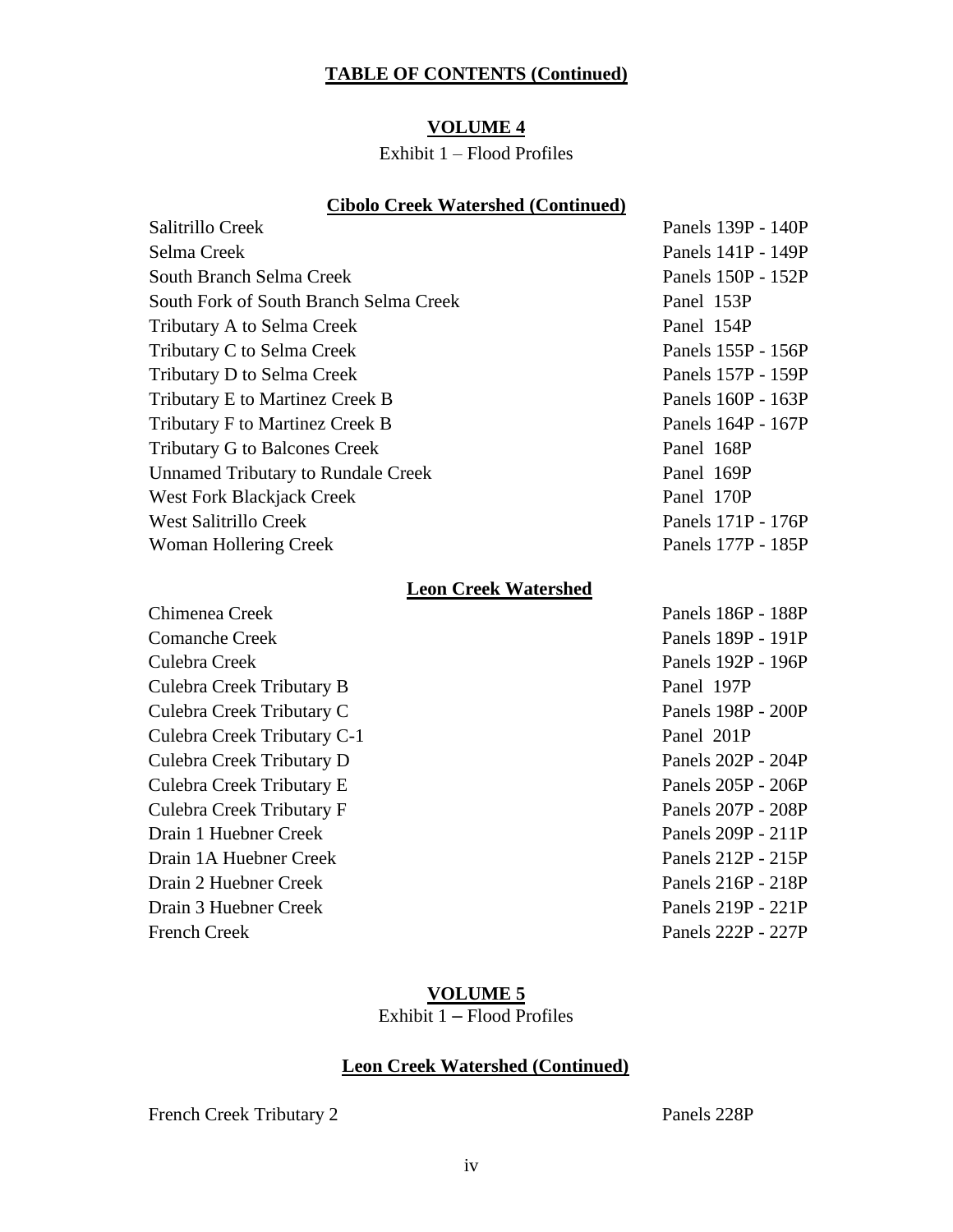#### **VOLUME 5 (Continued)**

Exhibit 1 – Flood Profiles

#### **Leon Creek Watershed (Continued)**

French Creek Tributary 4 Panels 229P - 230P French Creek Tributary A Panels 231P - 232P French Creek Tributary B Panels 233P - 234P French Creek Tributary D Panel 235P Government Canyon Creek Panels 236P - 243P Government Canyon Creek Tributary A Panels 244P - 246P Government Canyon Creek Tributary B Panel 247P Government Canyon Creek Tributary C Panel 248P Government Canyon Creek Tributary D Panel 249P Government Canyon Creek Tributary E Panel 250P Helotes Creek Panels 251P - 256P Helotes Creek Tributary A Panels 257P - 258P Huebner Creek Panels 259P - 262P Huebner Creek Tributary A Panels 263P - 264P Huebner Creek Tributary B Panel 265P Huesta Creek **Panels 266P** - 269P Huesta Creek Tributary 1 Panel 270P Huesta Creek Tributary A Panel 271P Indian Creek Panels 272P - 275P Indian Creek Tributary A Panel 276P Lee Creek Panels 277P - 278P Leon Creek Panels 279P - 301P Leon Creek Overflow Panels 302P - 304P Leon Creek Tributary B Panels 305P - 306P Leon Creek Tributary C Panels 307P - 308P Leon Creek Tributary D Panel 309P Leon Creek Tributary E Panels 310P - 311P Leon Creek Tributary E-1 Panels 312P - 313P Leon Creek Tributary F Panel 314P Leon Creek Tributary J Panels 315P - 316P

#### **VOLUME 6**

Exhibit 1 – Flood Profiles

#### **Leon Creek Watershed (Continued)**

Leon Creek Tributary L<br>
Panel 317P Leon Creek Tributary M Panels 318P - 320P Leon Creek Tributary M-1 Panels 321P - 322P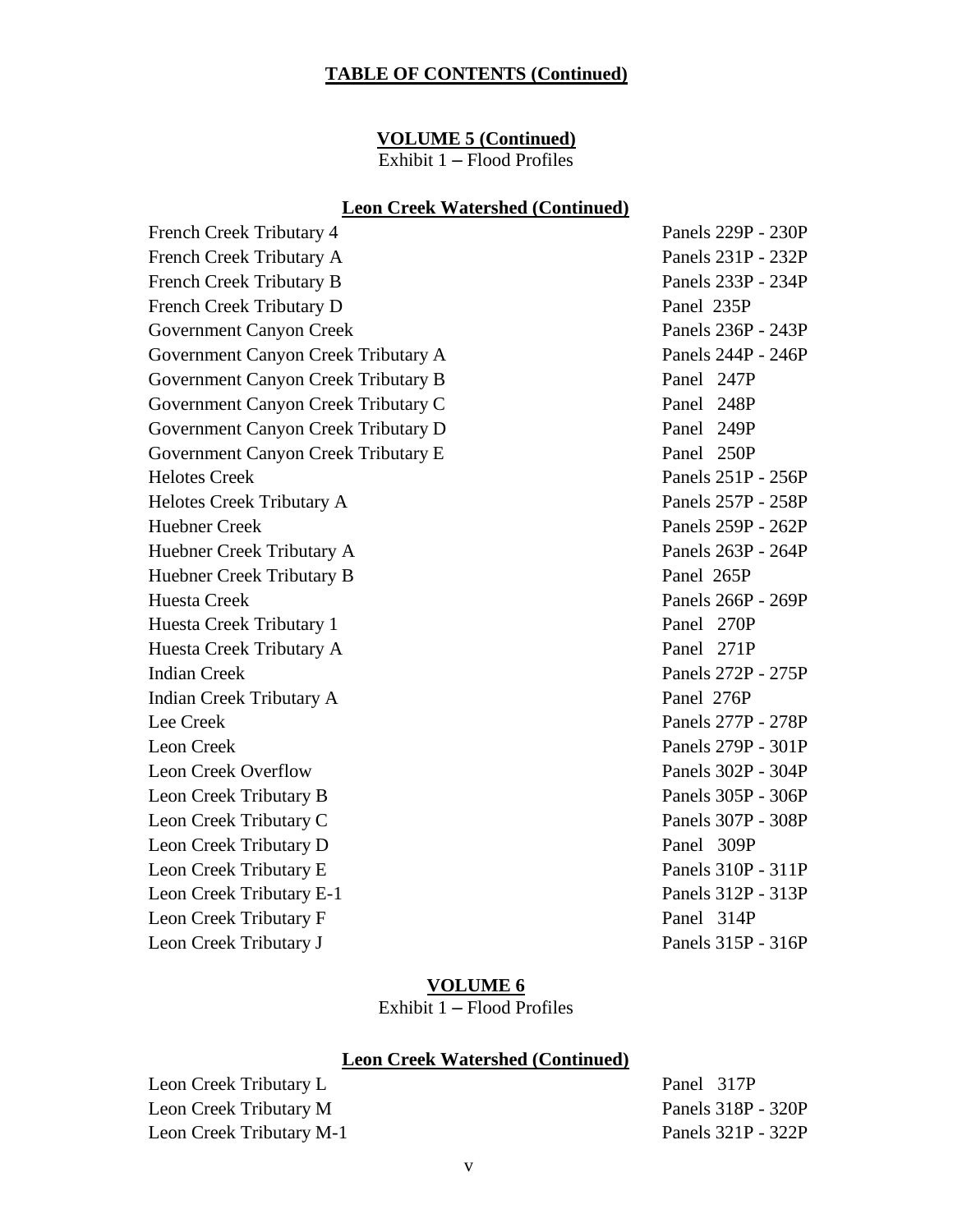#### **VOLUME 6 (Continued)**

Exhibit 1 – Flood Profiles

### **Leon Creek Watershed (Continued)**

Panel 323P

Panels 324P - 325P Panels 326P - 328P

Panels 330P - 331P Panels 332P - 334P Panels 335P - 337P

Panels 341P - 342P

Panels 344P - 346P

Panels 349P - 351P Panels 352P - 353P Panels 354P - 355P

| Leon Creek Tributary M Diversion     | Panel 323P  |
|--------------------------------------|-------------|
| Leon Creek Tributary N               | Panels 324P |
| Los Reyes Creek                      | Panels 326P |
| Los Reyes Creek Tributary A          | Panel 329P  |
| <b>Lower French Creek</b>            | Panels 330P |
| <b>Maverick Creek</b>                | Panels 332P |
| <b>Nichols Creek</b>                 | Panels 335P |
| Nichols Creek Tributary 1            | Panel 338P  |
| Park 'N Ride Spill 1                 | Panel 339P  |
| Park 'N Ride Spill 2                 | Panel 340P  |
| Pecan Creek                          | Panels 341P |
| <b>Ranch Creek</b>                   | Panel 343P  |
| <b>Slick Ranch Creek</b>             | Panels 344P |
| <b>Slick Ranch Creek Tributary B</b> | Panel 347P  |
| Tributary 1 to Leon Creek            | Panel 348P  |
| Tributary A of Culebra Creek         | Panels 349P |
| UTSA Tributary to Leon Creek         | Panels 352P |
| Westwood Village                     | Panels 354P |
| Wildcat Canyon                       | Panel 356P  |

### **Medina River Watershed**

| <b>Briggs Ranch Creek</b>                               | Panels 357P - 358P |
|---------------------------------------------------------|--------------------|
| Briggs Ranch Tributary A                                | Panels 359P - 360P |
| Briggs Ranch Tributary A - A                            | Panels 361P - 362P |
| Briggs Ranch Tributary B                                | Panels 363P - 364P |
| Briggs Ranch Tributary C                                | Panels 365P - 366P |
| Caracol Creek                                           | Panels 367P - 369P |
| Live Oak Slough                                         | Panels 370P - 373P |
| Medina River                                            | Panels 374P - 383P |
| <b>Medio Creek</b>                                      | Panels 384P - 392P |
| Medio Creek Spillway                                    | Panel 393P         |
| <b>Polecat Creek</b>                                    | Panels 394P - 400P |
| Potranca Creek                                          | Panel 401P         |
| Unnamed Tributary 5 to Caracol Creek                    | Panel 402P         |
| <b>Unnamed Tributary to Caracol Creek</b>               | Panel 403P         |
| Unnamed Tributary to North Prong Atascosa River         | Panel 404P         |
| Unnamed Tributary to Unnamed Tributary to Caracol Creek | Panel 405P         |
|                                                         |                    |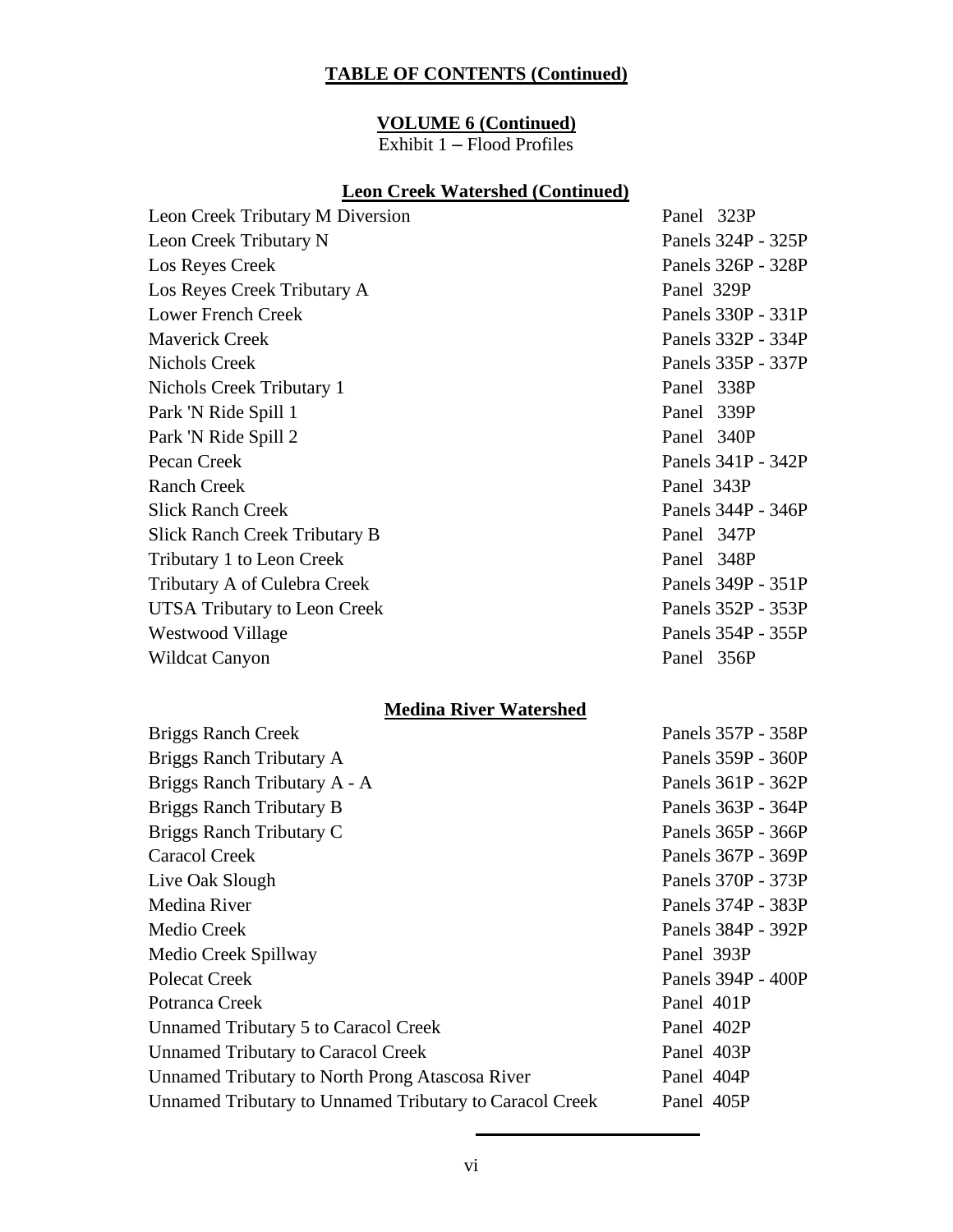## **VOLUME 7**

Exhibit  $1 -$  Flood Profiles

### **Salado Creek Watershed (Continued)**

| Panels 406P - 409P   |
|----------------------|
| Panels $410P - 414P$ |
| Panels 415P - 416P   |
| Panels 417P - 418P   |
| Panels 419P - 422P   |
| Panels 423P - 425P   |
| Panels 426P - 431P   |
| Panels 432P - 433P   |
| Panel 434P           |
| Panels 435P - 440P   |
| Panels 441-446P      |
| Panels 447-448P      |
| Panels 449P - 450P   |
| Panels 451P - 466P   |
| Panel 467P           |
| Panels 468P - 492P   |
|                      |

## **VOLUME 8**

Exhibit  $1 -$  Flood Profiles

## **Salado Creek Watershed (Continued)**

| Salado Creek                                          | Panels 493P - 499P      |
|-------------------------------------------------------|-------------------------|
| Salado Creek Oxbow                                    | Panels $500P - 500(a)P$ |
| Salado Creek Split                                    | Panel 501P              |
| Timberline Drive Drainage Channel                     | Panel 502P              |
| (Downstream of Recreation Dam)                        |                         |
| Timberline Drive Drainage Channel                     | Panel 503P              |
| (Upstream of Recreation Dam)                          |                         |
| <b>Tributary A to Panther Springs Creek</b>           | Panels 504P - 506P      |
| Tributary A to Rosillo Creek                          | Panels 507P - 511P      |
| Tributary A to Salado Creek                           | Panel 512P              |
| Tributary A-1 to Tributary A to Panther Springs Creek | Panel 513P              |
| Tributary B to Rosillo Creek                          | Panels 514P - 516P      |
| Tributary B to Salado Creek                           | Panel 517P              |
| Tributary B-1 to Rosillo Creek                        | Panels 518P - 519P      |
| Tributary C to Rosillo Creek                          | Panel 520P              |
| Tributary D to Salado Creek                           | Panels 521P - 523P      |
| Tributary E to Salado Creek                           | Panels 524P - 525P      |
| <b>Tributary F to Salado Creek</b>                    | Panels 526P - 530P      |
|                                                       |                         |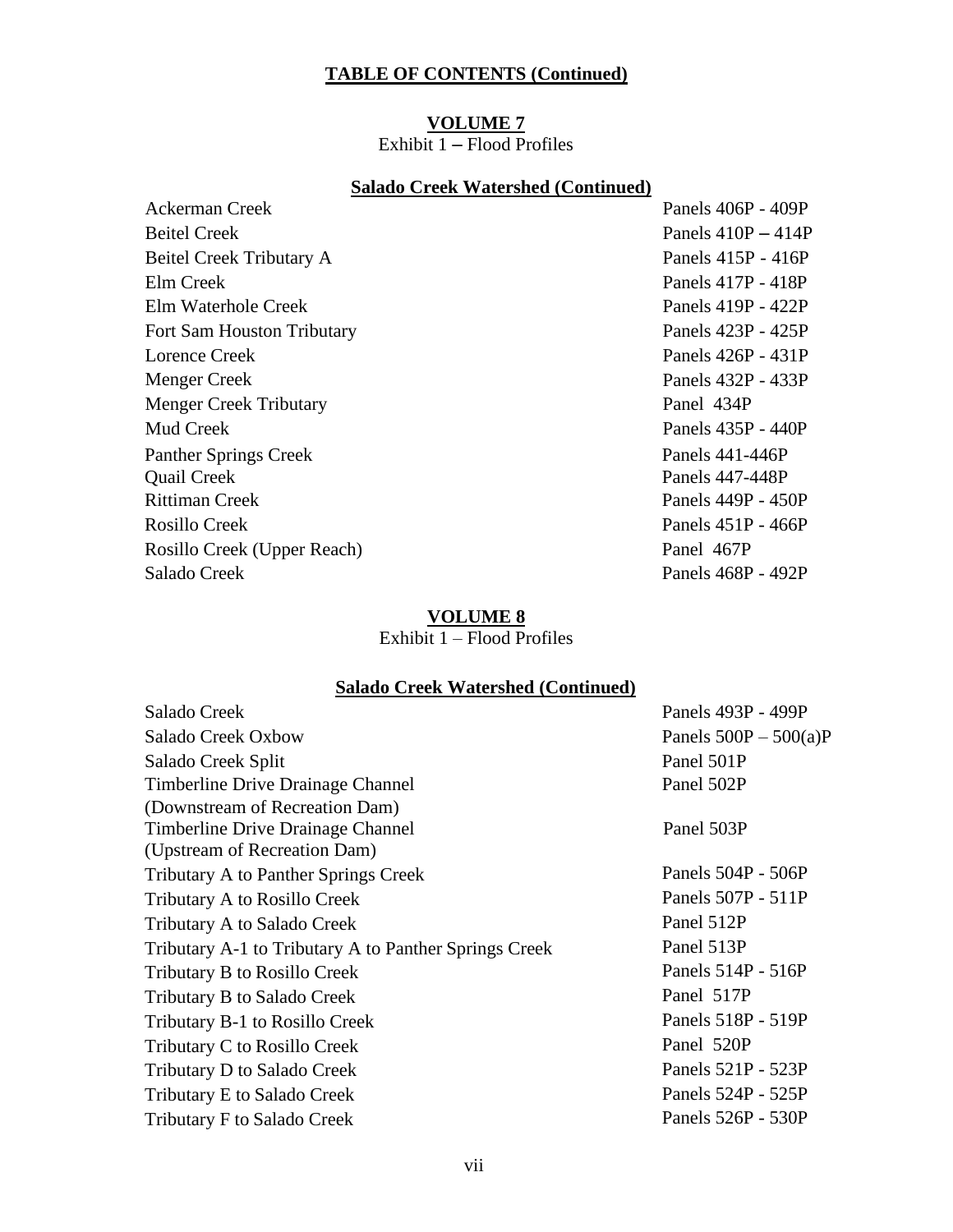#### **VOLUME 8 (Continued)**

Exhibit 1 – Flood Profiles

#### **Salado Creek Watershed (Continued)**

| <b>Tuttle Road Ditch</b>                               | Panel 531P         |
|--------------------------------------------------------|--------------------|
| U.S. 281 Tributary Salado Creek                        | Panels 532P - 533P |
| Unnamed Tributary 1 to Beitel Creek                    | Panel 534P         |
| Unnamed Tributary 1 to Elm Waterhole Creek             | Panels 535P - 536P |
| Unnamed Tributary 1 to Rosillo Creek                   | Panels 537P - 539P |
| Unnamed Tributary 1 to Salado Creek                    | Panel 540P         |
| Unnamed Tributray 1 to West Tributary to Rosillo Creek | Panel 541P         |
| <b>Unnamed Tributary 2 to Beitel Creek</b>             | Panels 542P - 543P |
| Unnamed Tributary 2 to Salado Middle Creek             | Panel 544P         |
| Unnamed Tributary 3 to Beitel Creek                    | Panel 545P         |
| Unnamed Tributary A to Lorence Creek                   | Panel 546P         |
| Unnamed Tributary A to Mud Creek                       | Panels 547P - 548P |
| <b>Unnamed Tributary to Elm Waterhole Creek</b>        | Panel 549P         |
| <b>Unnamed Tributary to Mud Creek</b>                  | Panel 550P         |
| <b>Unnamed Tributary to Mustang Creek</b>              | Panel 551P         |
| <b>Walzem Creek</b>                                    | Panels 552P - 555P |
| <b>West Tributary to Rosillo Creek</b>                 | Panels 556P - 558P |
|                                                        |                    |

#### **San Antonio River Watershed**

Airport Tributary Diversion 1 Panel 561(b)P Airport Tributary Diversion 2 Panel 561(c)P Airport Tributary Diversion 3 Panel 561(d)P Alazan Creek Panels 562P - 564P Alazan Unnamed Tributary Panels 565P - 566P Apache Creek Panels 567P - 572P Bandera Branch Panel 573P Calaveras Creek Panels 574P-574(b)P

Airport Tributary Panels 559P – 561(a)P

#### **VOLUME 9**

Exhibit 1 – Flood Profiles

### **San Antonio River Watershed (Continued)**

| Calaveras Creek             | Panels $574(c)P$         |
|-----------------------------|--------------------------|
| Catalpa-Pershing Channel    | Panel 575P               |
| China Grove Creek           | Panels $575(a)P-575(d)P$ |
| <b>Commercial Tributary</b> | Panels 576P - 577P       |
| <b>Concepcion Creek</b>     | Panels 578P - 581P       |
| Drain 4 Zarzamora Creek     | Panels 582P - 584P       |
| Drain B to Sixmile Creek    | Panel 585P               |
| East Woodlawn Ditch         | Panels 586P - 588P       |
| East Woodlawn Ditch Spill   | Panel 589P               |
| Gage Tributary              | Panel 590P               |